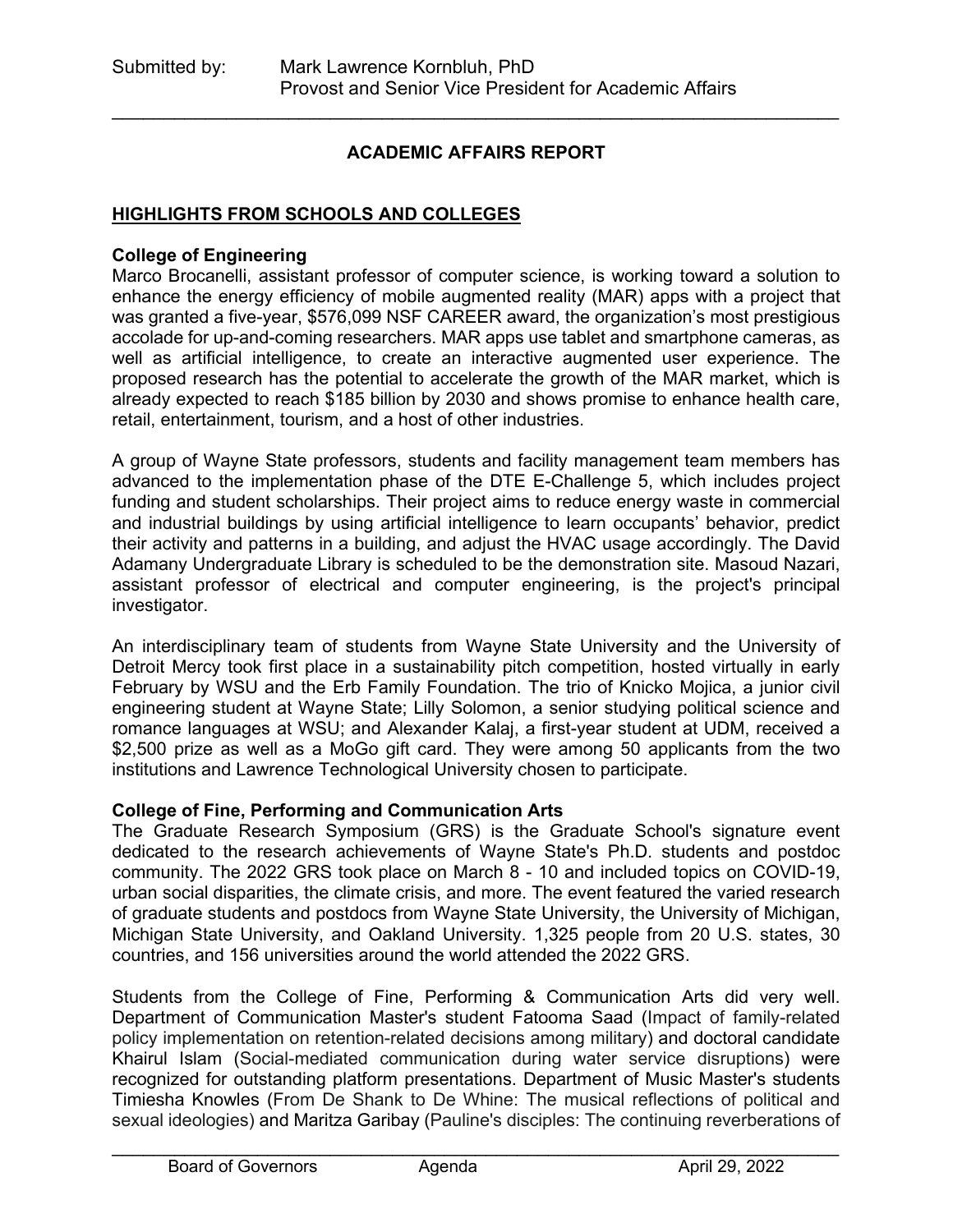Oliveros's deep listening practice) both placed during the symposium. Knowles was named the Ultimate Platform Winner, for the best research presentation by a Wayne State University researcher in the entire three-day symposium!

The Maggie Allesee Department of Theatre and Dance debuted "Suspended Reality | Almost a Dream," a hybrid experience of both live dance and projected media where students process the return to in-person learning, and share vulnerable glimpses into moments, memories, and meanings of their own experiences. This performance was included in the department's Virtual Dance Collaboratory concert.

The James Pearson Duffy Department of Art & Art History presented "INBODY EMBODIED," an exhibition that featured artworks by graduating WSU MFA students who practice in a variety of disciplines and approaches. *INBODY EMBODIED* interpreted visual language through personal narratives that encompass and deconstruct the human figure. Carefully and uniquely crafted by each artist, the exhibition moves from abstraction to surrealism to share a conceptual framework that addresses the body as a symbol for relationships, emotions, social practices and behaviors, and cultural identities.

#### **College of Liberal Arts and Sciences**

Psychology Professor [Samuele Zilioli w](https://clasprofiles.wayne.edu/profile/fv0808)as awarded an NIH grant to study children with asthma. The project will investigate the relationship between psychosocial experiences and health in children affected by asthma and their asymptomatic siblings. The goal is to dissect the role of different cell types, disease status versus psychosocial environment, and genetic variation in transcriptional dysregulation observed in children with asthma living in risky family environments. Dr. Zilioli will work alongside Drs. Francesca Luca and Roger Pique-Regi from the WSU School of Medicine.

Wayne State Department of Anthropology Chair Dr. Krysta Ryzewski received more than \$74,000 in NEH funding for the **Hamtramck Historic Spatial Archaeology Project**. This project will be among the first attempts to link archival, archaeological, and geospatial data across time and space. The HSDI will be designed to remedy disconnections between historical and archaeological data sets.

### **Eugene Applebaum College of Pharmacy & Health Sciences**

Twenty-six PharmD students and alumni matched with pharmacy residency programs in phase 1 of the American Society of Health-System Pharmacists (ASHP) national match. This is a very high 84% match rate. Our students will be serving in highly respected programs around the country (e.g., Stanford, MUSC), and 10 will be staying in programs within the City of Detroit.

The Doctor of Physical Therapy (DPT) Program had a 100% graduation rate, and a first-time board exam pass rate was 97%. All areas of the board exam results were above the national average, and 9.4% higher than the average for Michigan PT Schools. They continue to provide pro bono services to the Detroit community at the SAY PT Clinic, both through telehealth and now back in person. In the first month back in person, they served 16 patients and scheduled 24 future appointments.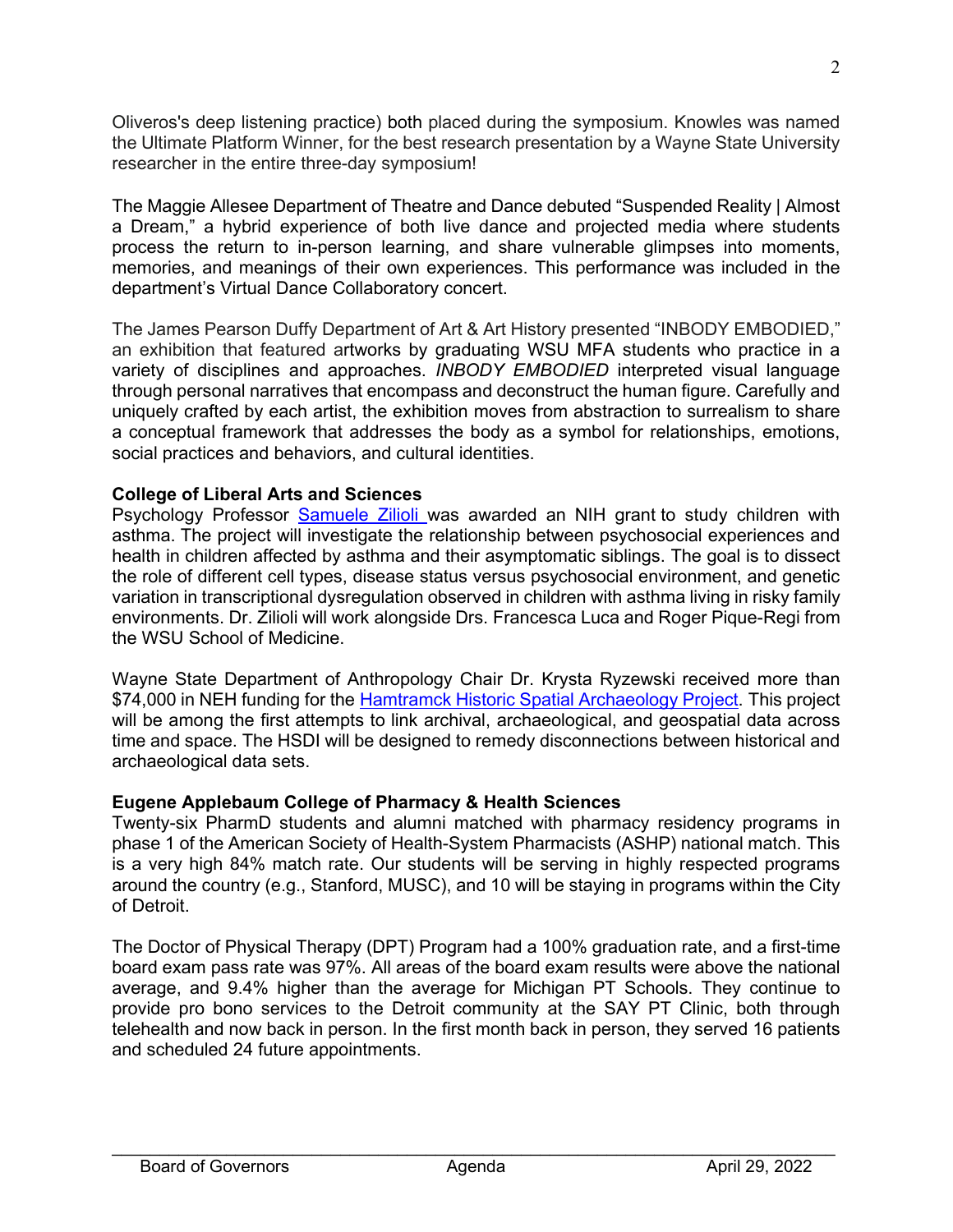Dr. Nora Fritz was awarded a Mentored Postdoctoral Fellowship in Rehabilitation Research from the National Multiple Sclerosis Society, providing her with 5 years of funding to train postdoctoral fellows in multiple sclerosis rehabilitation research.

The Doctor of Nurse Anesthesia Practice program attained a clinical rotation at Aspirus Keweenaw Hospital (a critical access hospital) in the Upper Peninsula of Michigan. A PY III NA student started this unique rotation on March 1, 2022 and became the first ever Wayne State Warrior to rotate to this rural hospital.

The Pathologists' Assistant program increased its class size to 16 students for the Spring/Summer semester (9 in-state and 7 out-of-state students). The Clinical Laboratory Science program partnered with the Physician Assistant Studies program in an interprofessional education (IPE) experience involving point-of-care testing.

### **Graduate School**

The Graduate School hosted its annual Graduate Research Symposium, March 8 – 10, with an audience of more than 1,300 attendees from around the world. This was the second year in a row that the Symposium was entirely virtual, with attendees using an online event platform to watch sessions, network with attendees, and ask questions about Wayne State and its various graduate programs. In total, attendees joined from 156 universities around the world in 30 countries across five continents, making this the most successful Symposium to date. Additionally, the Symposium led to nearly 100 registrations for the Graduate School's spring information session, showing that it is a legitimate prospecting tool for graduate programs at Wayne State.

# **Irvin D. Reid Honors College**

As part of a continuing series for students, "Honors Authors," a special event developed to showcase the recent publications by Honors faculty, featured Honors faculty Dr. Bryan Ellis. This installment of the series was held on March 30 in the Community Room of the UGL and showcased Dr. Ellis's recently published book, *Understanding Diversity: An Introduction*.

On April 7, the Irvin D. Reid Honors College hosted "Zoom to the Finish 3: Honors Unmasked," the third Zoom to the Finish fundraiser watch party that celebrates Honors students, alumni, faculty, and staff. The event raises funds for the Finish Line Fund, a fund specially created to help Honors seniors in their final year of studies. This year's ZTF event utilized four Honors students who served as interns in helping to write, create and produce the event. ZTF3 was streamed live at 6pm and featured Honors dean John Corvino as master of ceremonies, and a host of Honors students sharing their amazing talents and stories. The event was repeated at 9pm for alumni and donors in the western time zones.

The Honors College produced the annual Arthur L. Johnson Urban Perspectives Series event on April 13 in the Bernath Auditorium, with support from the Alumni Association. This year's event focused on the I.Detroit Human Atlas Project, and Honors faculty members, Dr. Beth Fowler and Dr. Bryan Ellis, assembled a panel of participants. The project was created and produced by British artist Marcus Lyon. The project mapped 100 Detroiters though photographic portraits, app-based image-activated oral histories and ancestral DNA to create a deeper understanding of the city. *Human Atlas* projects endeavor to hold a mirror up to society and encourage audiences to question their own roles and responsibilities to their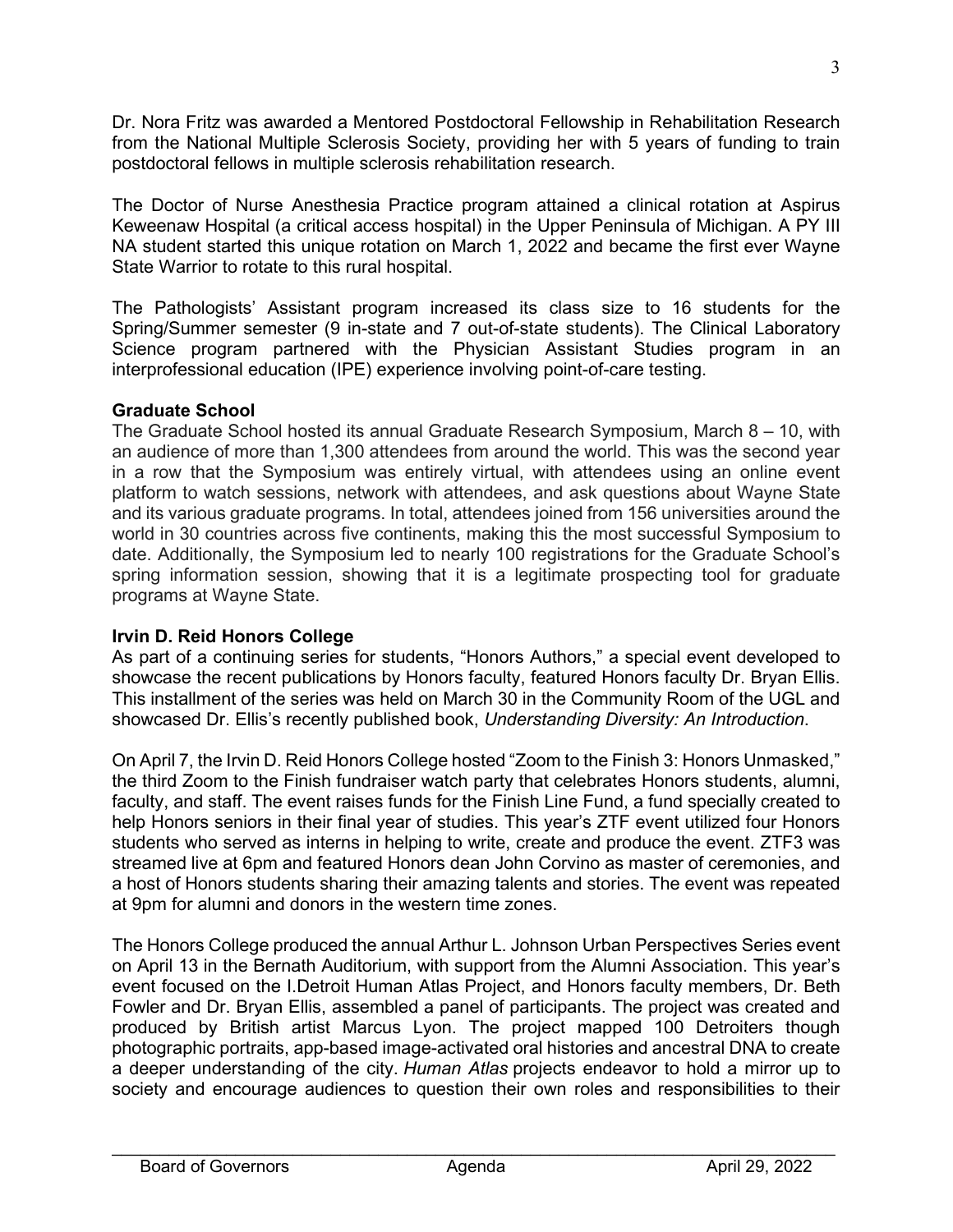communities, cities, and fellow human beings. Dean John Corvino moderated the panel discussion, and the event was lived streamed.

### **Law School**

The Law School continues its upward trajectory in 2022. Since our last report, *U.S. News & World Report* has released the 2023 Best Law School rankings. Wayne Law has jumped 42 spots in the rankings over the last five years — to No. 58 in the country, a historic best this year, and again the second-highest ranked law school in Michigan. Wayne Law also ranked No. 17 in part-time law programs, the best in the state, and No. 35 in the clinical training specialty ranking, an acknowledgement of our continued commitment and growth in handson experiences for our students.

Enrollment in our non-J.D. programs continues to exceed our expectations. Our Master of Studies in Law (MSL) program with a human resources focus has grown to 38 students after only three admission cycles. Our inaugural MSL class is expected to complete the program in December 2022. Over 245 students have formally declared the interdisciplinary Minor in Law (MIL) through our partner schools/colleges. And our LL.M. program enrollment continues to climb with changes to our marketing and recruitment processes and the opening of travel for international students.

Our Holistic Defense Externship, a partnership between Wayne Law and the Wayne State School of Social Work, has received increased interest from students. As one of only two programs in the nation, the externship has received 25 applications in its second year (up from 5 applications in its first year). According to a recent participating student, "this externship allowed me the chance to work with potential future employers from a new and unique perspective. Working with Social Work students on a holistic team gave me a new perspective and a unique edge when interviewing after graduation." To deepen the experience for law students, the program added a course that involves a detailed study of enmeshed consequences, the interrelation between various legal systems (e.g., criminal, immigration, family, housing, and employment), and how practitioners in these various legal fields collaborate to provide comprehensive representation to clients.

In early March, a group of Wayne Law students launched a month-long "Lawyers Look Like Me" campaign, an initiative that aims to challenge stereotypes about what lawyers look like and celebrate historically underrepresented law students. The student-run Wayne Law Diversity Coalition (WLDC) organized the campaign with the support of the Student Affairs' and Dean's offices. The students sold "Lawyers Look Like Me" t-shirts and plan to direct the proceeds to support WLDC student projects. The campaign caught the attention of local news and garnered donations from major Michigan law firms.

### **Mike Ilitch School of Business**

The Ilitch School climbed 19 spots to 139 in the 2023 *U.S. News & World Report* rankings for part-time M.B.A. programs. The school has climbed 36 spots in the past two years. The Ilitch School now has the second highest peer score (2.5) in the state behind only UM's Ross School of Business. Both M.B.A. and undergraduate rankings are the highest they have been since at least 2015. Full rankings are available on the *[U.S. News](https://www.usnews.com/best-graduate-schools/top-business-schools/part-time-rankings)* website.

The Ilitch School and the Automotive Industry Action Group (AIAG) have jointly developed Tomorrow's Leaders Today, an interactive, executive-level development program that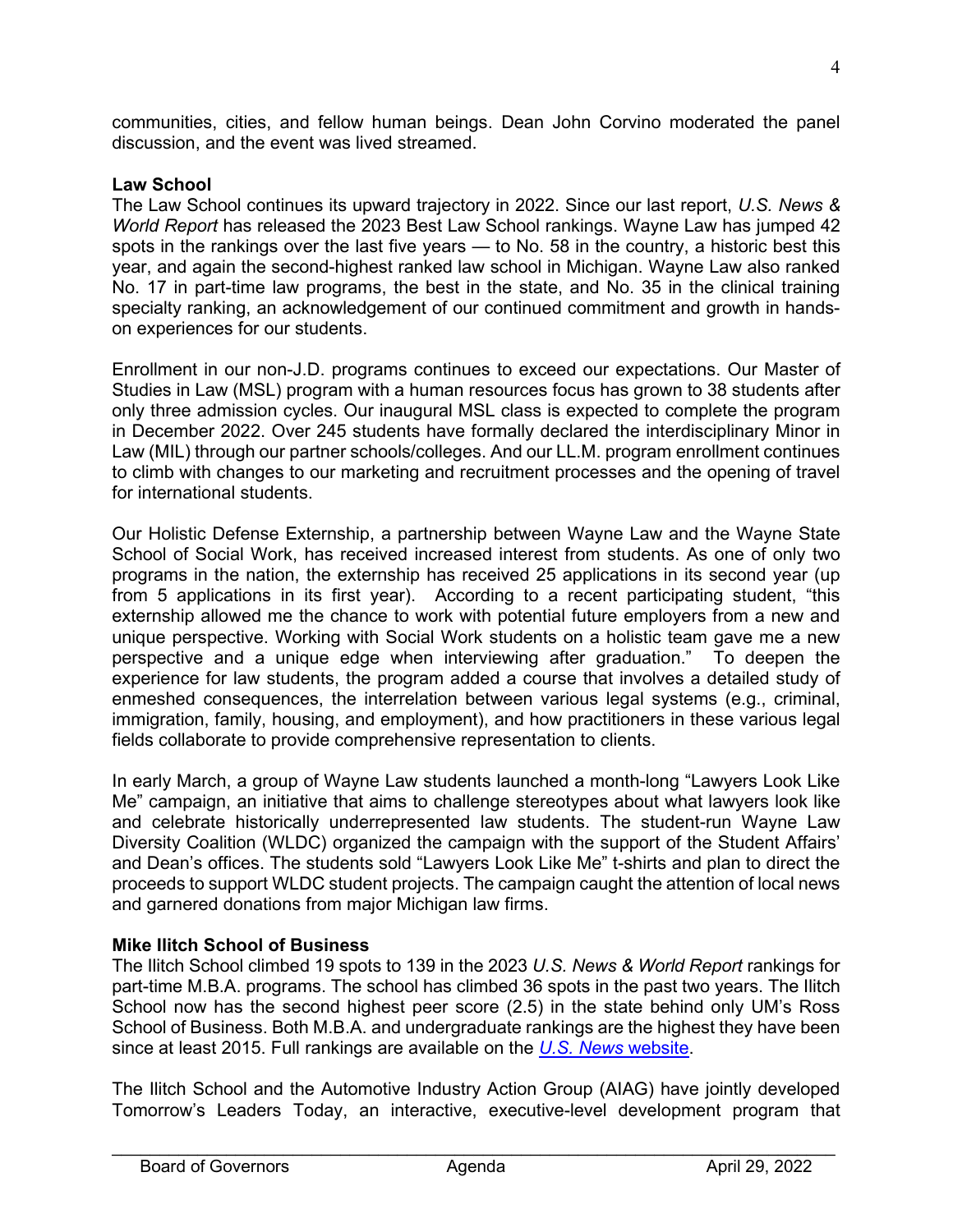centers on cutting-edge business leadership with an emphasis on supply chain strategy, tactics, and tools. The program is designed for organizations looking to develop their highpotential candidates—those in middle and senior supply chain management positions with a transformative mindset—as future leaders. The agenda will cover critical industry topics including driving competitiveness, megatrends, and future global supply chains. More information can be found on the [Tomorrow's Leaders Today brochure \(pdf\)](https://ilitchbusiness.wayne.edu/supply-chain/tomorrow_s_leaders_today_brochure_021022.pdf) or [AIAG's](https://www.aiag.org/store/training/details?CourseCode=TLT)  [website.](https://www.aiag.org/store/training/details?CourseCode=TLT)

On March 7, the Ilitch School announced its 2022 class of "25 Under 25" honorees. First launched in 2017, this competition celebrates the school's top students in academics, leadership, professional development, and campus/community service. This year's honorees were selected by a panel of executive judges from Affinity Tool, AGC Automotive Americas, Ally, Ascension Health, BDO, Detroit Pistons, Fifth Third Bank, GM, Google and Rock Central. The honorees will be celebrated at Detroit's historic Gem Theatre on April 14. Learn more about the current and past winners and the competition at [ilitchbusiness.wayne.edu/25.php.](https://ilitchbusiness.wayne.edu/25.php)

### **School of Information Sciences (SIS)**

SIS student Troy Walker received a diversity scholarship from the Public Library Association to attend the organization's PLA Conference in Portland, Oregon. Walker shared his experiences at the conference during a social media takeover on the school's Facebook and Instagram accounts.

The school's communications team launched its first text campaigns via the recently acquired Hustle platform. Approximately 1,500 messages were sent to current and prospective students resulting in a 25.5 percent engagement rate. The anecdotal response to the messages was overwhelmingly positive.

Faculty members Deborah Charbonneau, Chris D'Arpa, Xiangmin Zhang and Hermina Anghelescu shared recently published articles. Assistant Professor Timothy Bowman was a co-presenter of the Office for Teaching and Learning's Virtual Brown Bag series session on equity and inclusion.

# **School of Medicine**

The medical student Class of 2021 achieved a 99% residency match rate, higher than the national average match rate and believed to be the highest match rate in the school's history. The Class of 2022's match rate is 97.4%, again higher than the national average of 92.9%. The school's five-year residency match rate stands at 98%.

U.S. News and World Report named the School of Medicine a Top 100 medical school for research in its annual Best Medical Schools rankings. The magazine ranked the School of Medicine 66th in research of the 188 medical schools eligible for ranking. The school also was ranked 89th in the category of Primary Care and received top performing recognition for its ranking of 51st in Diversity and Medical Schools with the Most Graduates Practicing in Health Professional Shortage Areas.

The National Institute on Minority Health and Health Disparities awarded the School of Medicine \$18.15 million over five years to establish a Center for Multiple Chronic Diseases Associated with Health Disparities: Prevention, Treatment and Management, which will use community-based interventions to fight hypertension, heart failure and coronary heart disease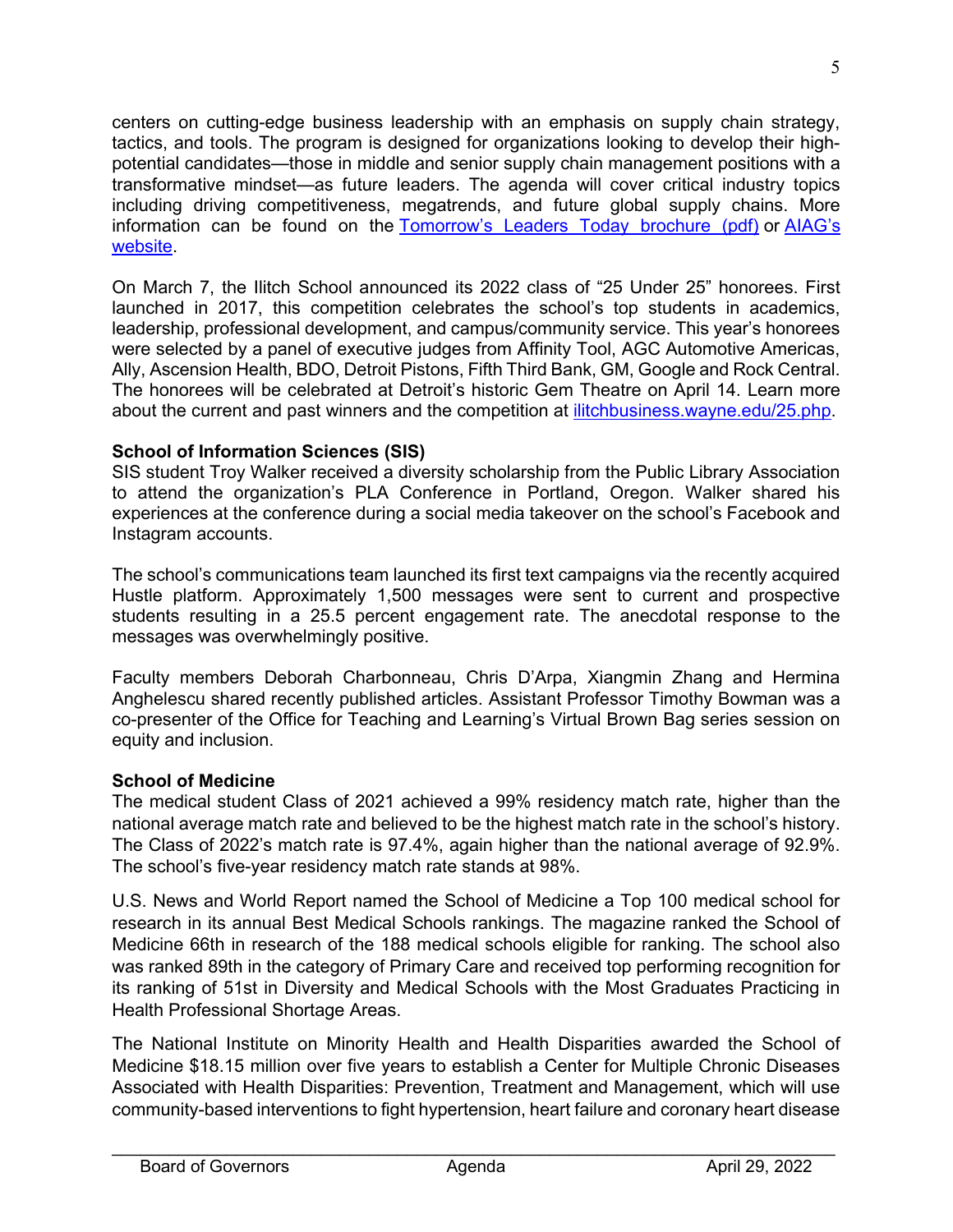in the Black population. The Addressing Cardiometabolic Health Inequities by Early PreVEntion in the GREAT LakEs Region, or ACHIEVE GREATER, Center is a proactive versus reactive approach to reducing cardiometabolic health disparities and downstream Black-White lifespan inequality in Detroit and Cleveland, two uniquely comparable cities. The overarching goal is to mitigate health disparities in risk factor control for chronic conditions of tremendous public health importance, which drive downstream lifespan inequality.

The School of Medicine established the new Center for Emerging and Infectious Diseases to build on the university's experiences in combating COVID-19 and to prepare Detroit and the state of Michigan to tackle pandemic diseases. The center is the first of its kind located in an urban setting within the state. The center received Clinical Laboratory Improvement Amendments certification, and the Michigan Department of Health and Human Services awarded the center \$4.3 million to increase lab facilities to collect and analyze genomic data to address emerging infectious disease threats and enhance the state's ability to respond to those threats, part of \$18.5 million provided to WSU, Michigan Tech University, Michigan State University and the University of Michigan to increase infectious disease sequencing capacity in the state, beginning with the COVID-19 virus.

The School of Medicine introduced an accelerated three-year medical degree program. The program is the only one of its kind in Michigan and is available to mature new students who have previous health care backgrounds and careers. It is expected to reduce student debt, further diversify the student body while providing an avenue for more experienced students to accelerate training, retain high-quality physicians as residents in WSU residency programs and eventually increase the corps of physicians in Michigan. The program will consist of a curriculum parallel to the traditional four-year education. The school also introduced a new joint degree program in which medical students can earn a Master of Business Administration degree concurrently with their four-year medical degree. The curriculum will provide students with core courses in both medicine and business, as well as supporting elective courses in each field, and specialized courses in both. Upon successful completion of the program, students will be prepared for employment as physicians and in a wide range of additional settings in the public and private sector. The program is a partnership between the WSU School of Medicine and WSU's Mike Ilitch School of Business.

# **Student Academic Success and Global Engagement**

The Office of the Provost announced several moves to streamline operations and improve student success. Enhancements include Warrior 360, a program that builds on the best practices from APEX and Warrior VIP student support programs and provides enhanced support services to students — particularly first-generation students and students from historically marginalized groups. The new program will allow the university to marshal more resources, invest more strategically and better integrate Warrior 360 throughout campus.

Wayne State University has been selected by the Institute of International Education to host the Fulbright U.S. Program Virtual Pre-Departure Orientation-Middle East and North Africa this summer. This program prepares U.S. Fulbright awardees who will be either teaching or conducting research in the MENA region by acclimating them to cultures and customs of the countries in the area, as well as expectations of the Fulbright Program. This is the fourth time the university has been named as host. The program is managed by the Office of International Programs.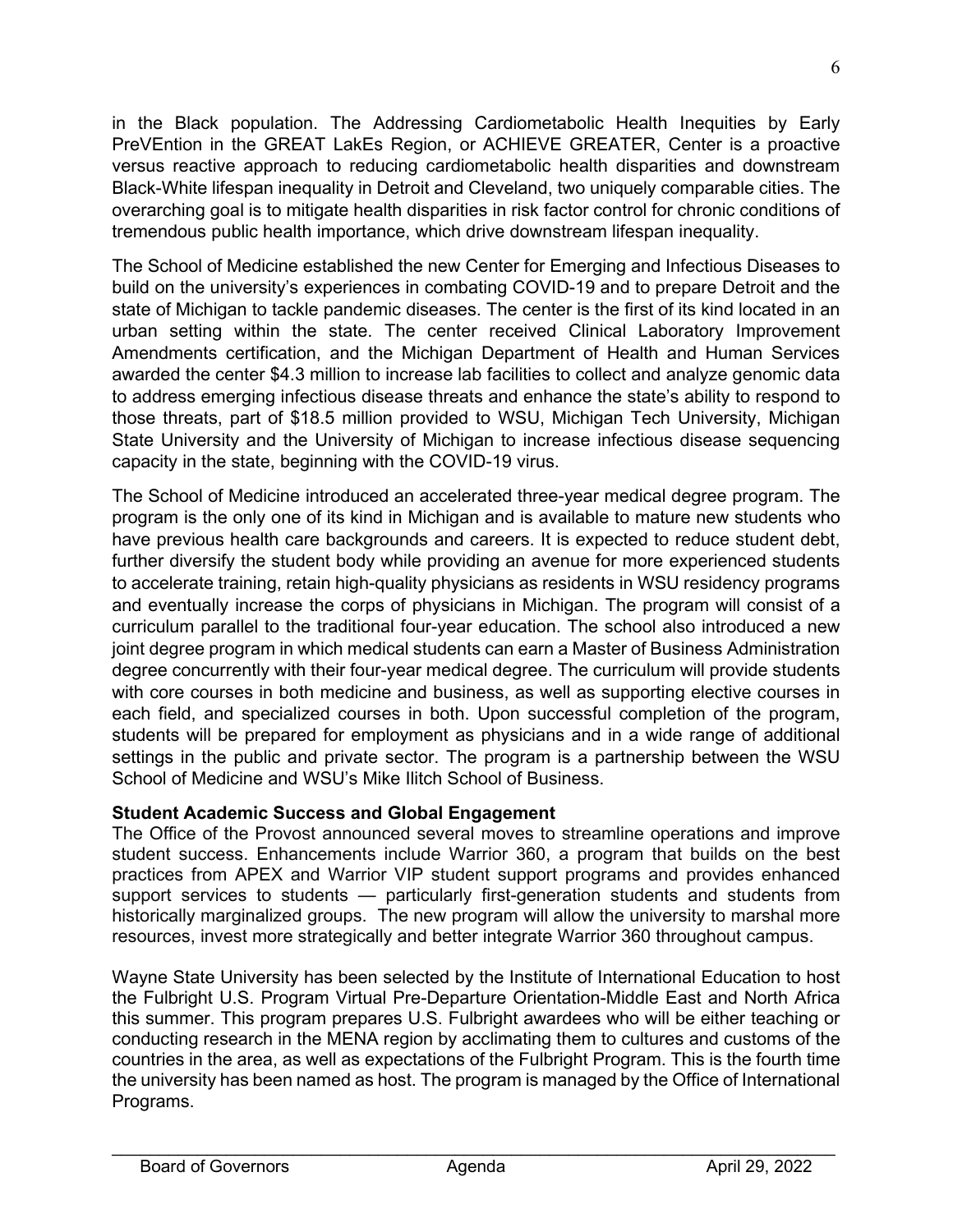Spring Open House drew nearly 1,000 students and guests to campus. 90 percent of student attendees were prospective first-time students almost evenly split between starting in Fall 2022 and Fall 2023. The Admissions team hosted Admitted Student Day (in-person) in early April and recently took part in the West Michigan College Fair and the Student Pathway Fair for Adult Learners, Transfers and Gap Year Students. First Year Student Orientation begins in May, returning to in-person sessions on Wayne State's campus with the guidance of Orientation Leaders who help incoming students learn to navigate the university. All incoming freshman and transfer students are required to attend Orientation.

Executive and Professional Development facilitated Wayne State's sponsorship of the Macomb County Economic Forecast Luncheon, where a panel discussion was held on the future economic outlook for the county, region/state, and country. This annual sponsorship is just one of the many ways the university demonstrates its commitment and efforts to support education needs in the county, a partnership that began more than 30 years ago when WSU became a founding member of the University Center-Macomb at Macomb Community College.

The Procurement Technical Assistance Center (PTAC), part of the Office of Executive and Professional Development, supported small businesses in Detroit interested in pursuing government contracting by offering its Government Contracting 101 Training series. Three virtual workshops were held: How to Become a Federal Contractor, SBA Programs, and Finding Opportunities. PTAC also participated in the MDOT Disadvantaged Business Enterprise conference to promote its services and serve as a resource for small businesses in the city who are looking for government contracts.

The Transfer Student Success Center has participated in numerous spring recruiting opportunities both in-person and online at St. Clair County Community College, Lansing Community College, Grand Rapids Community College, Oakland Community College and Macomb Community College.

# **OFFICE OF ACADEMIC PROGRAMS AND INSTITUTIONAL EFFECTIVENESS**

Institutional effectiveness team members Cathy Barrette, Marlena Frontera and Darin Ellis presented a paper entitled **"Preparing the Assurance Argument: Improved Processes and Stakeholder Engagement"** at the Higher Learning Commission annual conference, to share insights and best practices from our 2021 Assurance Review with a national audience. This presentation compared Wayne State University's 2017 and 2021 review processes, identified the conditions that made improvements possible for 2021 and shared lessons learned for other institutions to apply.

# **COMPUTING & INFORMATION TECHNOLOGY**

### **STARS 2.0 Advising Management Platform**

Onboarding of an initial 712 campus advisors and administrators is now complete, including training at both graduate and undergraduate levels. This accomplishes our primary goal of one system for all advising on campus. Students are receiving coordinated care and actively scheduling approximately 200 appointments per day. Over 22,000 advising appointments have been scheduled and completed in STARS 2.0 since the initial launch in June 2021.